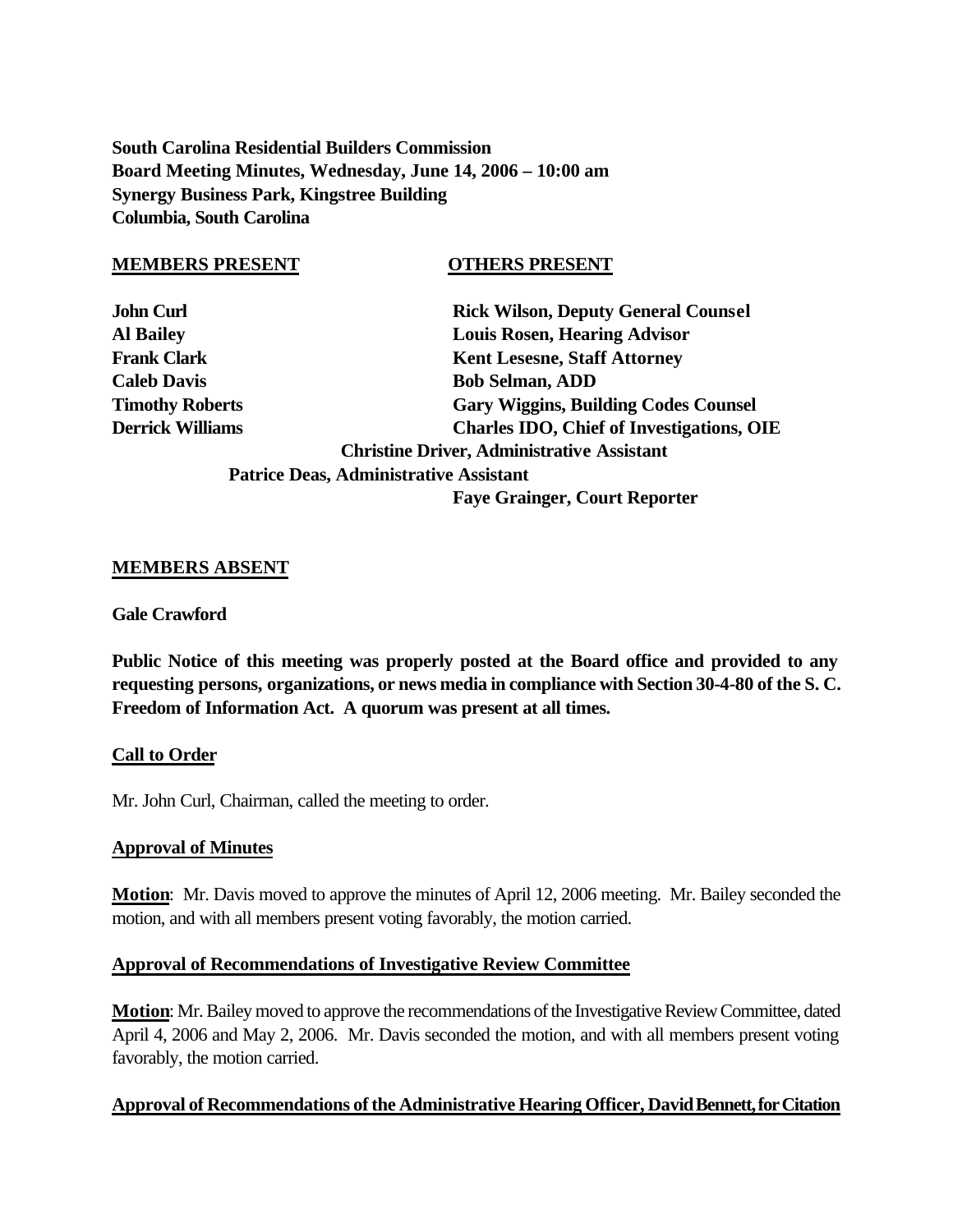# **Appeals**

**Motion**: Mr. Bailey moved to approve the recommendations of the Administrative Hearing Officer, David Bennett, Citation Appeals on behalf of Reginald D. Wood, Michael Kinloch, and Harold Young. Mr. Davis seconded the motion, and with all members present voting favorably, the motion carried.

#### **Approve Recommendation of Administrative Hearing Officer, David Bennett, for Bond Hearings**

**Motion:** Mr. Davis moved to approve the recommendations of the Administrative Hearing Officer, David Bennett, Bond Hearings on behalf of Thomas Rogers, Trey Seabrook, Marion C. Galphin, and Marion C. Galphin. Mr. Bailey seconded the motion, and with all members present voting favorably, the motion carried.

## **Approve Recommendations of Administrator, Charles McAlister, for Bond Claims**

**Motion**: Mr. Bailey moved to approve the recommendations of the Administrator, Charles McAlister, for Bond Claims on behalf of Joe L. Small, Angela Fahey, Crystal Waldrop, and Larry J. Bledsoe. Mr. Davis seconded the motion, and with all members present voting favorably, the motion carried.

## **Application Review**

Cecil D. Clark – Although the record shows that he was properly notified of this hearing Mr. Clark did not appear at the appointed time.

Todd Logan – Mr. Wilson informed the Commission that Mr. Logan is here today because he answered yes on this application for a criminal conviction. Mr. Logan stated that he was arrested, on September 28, 1990, for third degree murder for killing someone in a bar fight. Mr. Logan stated that he served fourteen year in prison. While in prison he spent his free time educating himself to be a productive citizen by taking courses in electronics, electricity, plumbing, masonry and carpentry.

**Motion:** Mr. Davis moved to allow Mr. Logan to become registered as a residential specialty contractor provided he submit to the Commission a letter of recommendation from his current employer stating how long he has worked for him, what type of work he has been doing, and his character. Mr. Clark seconded the motion, and with all members present voting favorably, the motion carried.

## **Request for Reinstatement of License**

Donald B. Collins – Mr. Collins informed the Commission that he entered into a Consent Agreement, on September 26, 2005, in which he was to pay a fine of Seven Hundred and Fifty (\$750.00) Dollars within thirty (30) days of the date of the Order. Notify the Commission of any projects already in progress in writing within 24 hours of notice of suspension. Make corrections outlined in the inspection report within thirty (30) days of the date of the Order. Mr. Collins stated that he did not comply with the Consent Agreement within the thirty (30) day time frame and his license was suspended.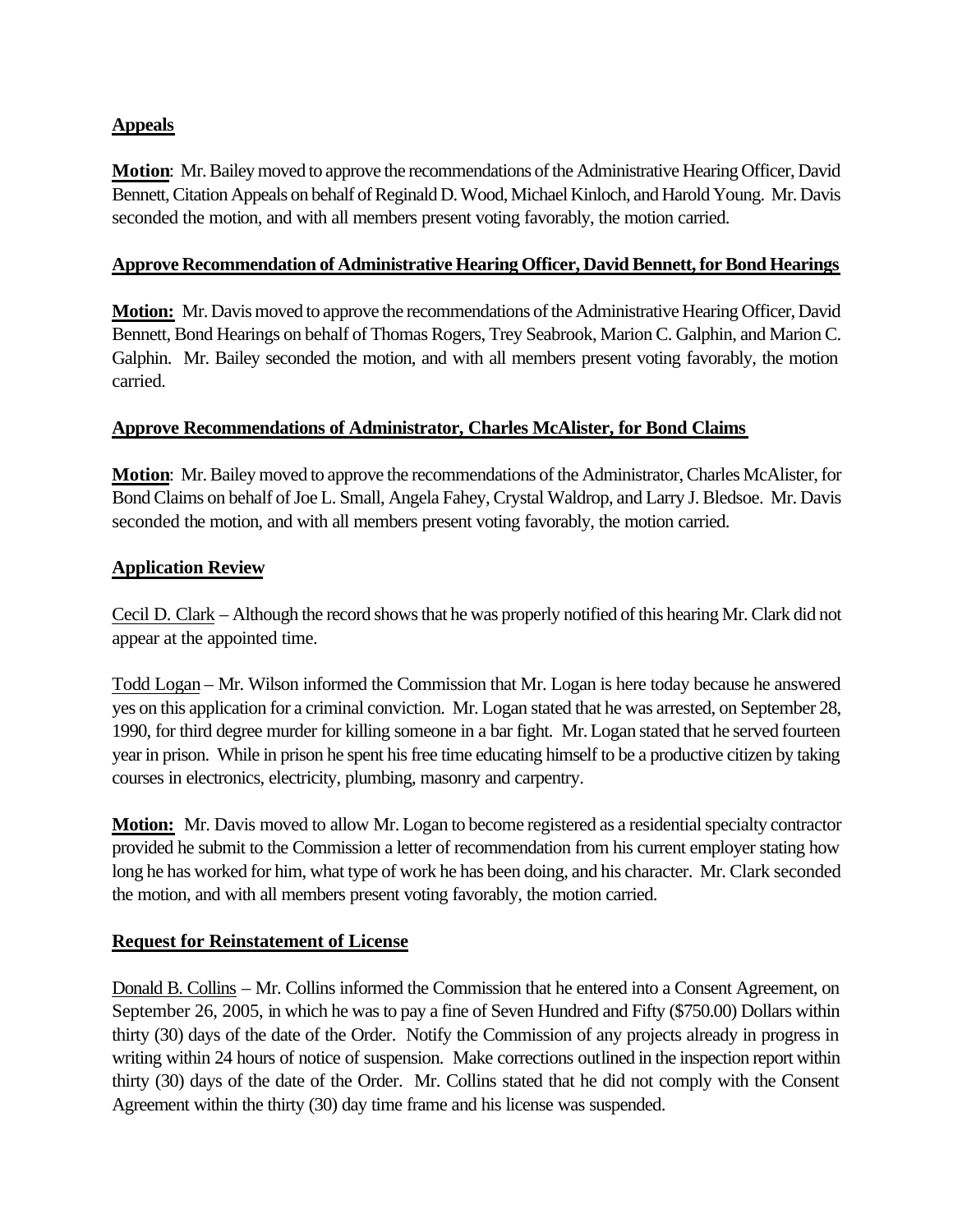Mr. Collins informed the Commission that he has satisfactory complied with the Consent Agreement dated, September 26, 2005, by paying the Seven Hundred and Fifty (\$75.00) Dollar fine, notified the Commission of all pending project, and made corrections to Mr. Jones's home as outlined in the inspection report.

**Motion:** Mr. Davis moved to reinstate Mr. Collins license to active status. Mr. Clark seconded the motion, and with all members present voting favorably, the motion carried.

Obie E. Bagley– Mr. Bagley informed the Commission that he is requesting that his specialty registration be reinstated in order for him to provide for his family. Mr. Bagley stated that his registration expired, on June 30, 2005.

**Motion:** Mr. Davis moved to reinstate Mr. Bagley's residential specialty registration provided he submits a surety bond acceptable to the Commission in the amount of Five Thousand (\$5,000.00) Dollars. Mr. Roberts seconded the motion, and with all members present voting favorably, the motion carried.

## **Certificate of Authorization**

Jim Brodeur, Faye Brodeur, and Holley Wallace – Mr. Lesesne informed the Commission that a complaint was lodged by a consumer who entered into an agreement with Shandon Construction to perform an addition to their existing home. As a result of the complaint being lodged and an investigation by Sharon Cook it was determined that Shandon Construction and the individual that signed the contract, as Shandon Construction was Holley Wallace. Holley Wallace at one time held a residential specialty contractors registration with the Commission. That registration was current at the time the contract was signed and has lapsed. Mr. James Brodeur who is a licensed residential builder with the Commission, and Mr. Holley Wallace were in a partnership. Mr. Wallace being a 100% shareholder in a company called the Wallace Company. Mr. James Brodeur and Mrs. Faye Brodeur own a company by the name of New Image Renovations. Through a corporate trust they joined the companies together to form a company by the name of Shandon Construction. At the time they had the company structured with a 50/50 agreement in terms as how the profits are split. It was our position based on what we saw at the time and three citations were issued. One to Mr. James Brodeur for aiding and abetting, one to Holley Wallace for unlicensed practice, and one to Mrs. Faye Brodeur based on her association with the entity for unlicensed practice. After further investigation it was determined that Mrs. Brodeur's association with the entity was in name only she had no involvement with the construction and does not hold a license.

Mr. Lesesne further stated that the citations were appealed and that they have reached an agreement in this matter. The Agreement is a follows:

## In the Matter of James Brodeur:

1. The Department moves to amend the alleged violation for Citation754 to Section 40- 59-410 (failure to obtain a certificate of authorization for corporate practice) and to amend the penalty to One Hundred Twenty-five (\$125.00) Dollars.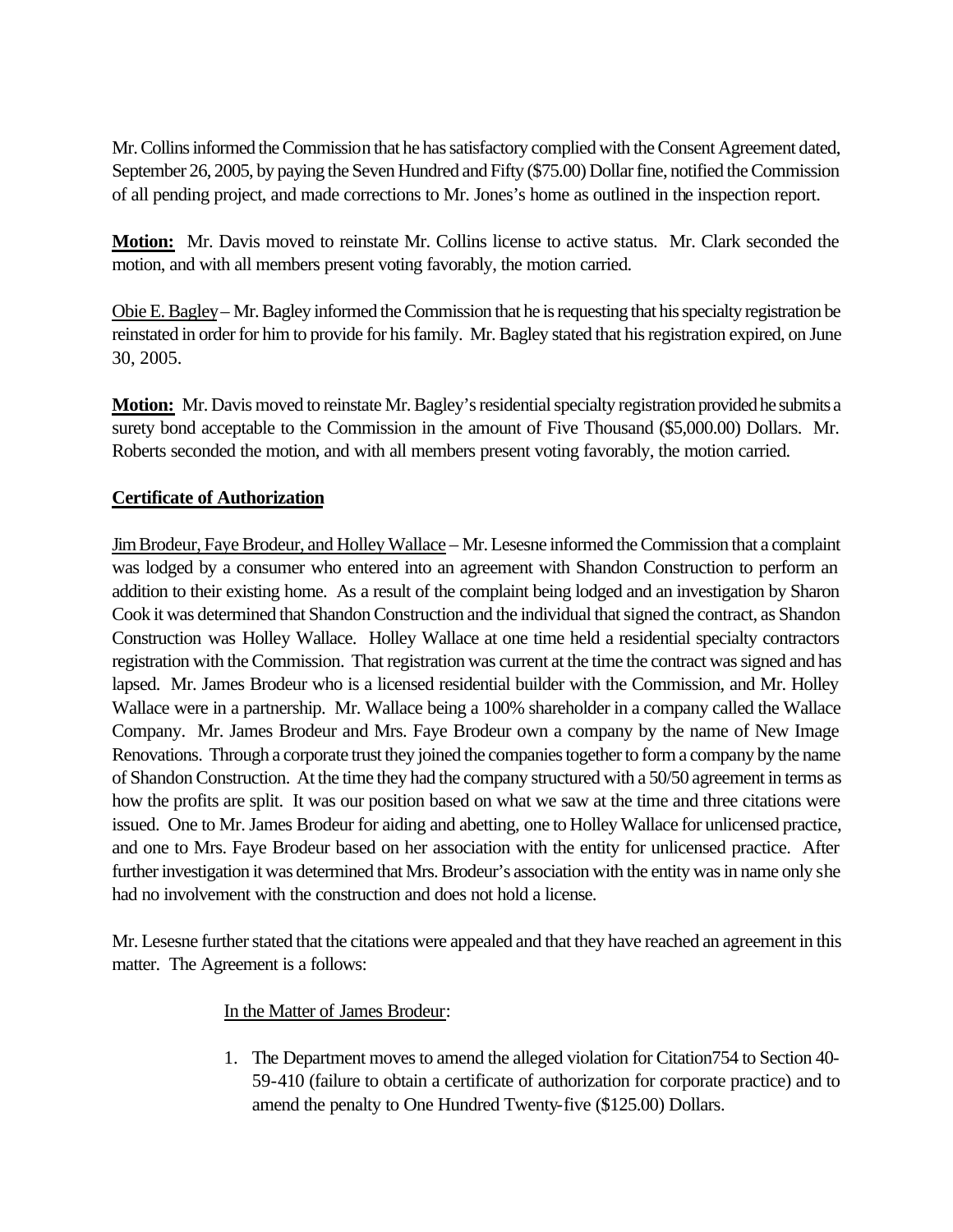- 2. Respondent moves to withdraw the Notice of Protest.
- 3. Respondent agrees to remit the penalty of One Hundred Twenty-five (R125.00) Dollars to the Commission not more than ten (10) days from the date of this Agreement. Said penalty shall not be deemed paid until received by the Commission.

#### In the Matter of Faye Brodeur:

- 1. The Department moves to withdraw the Citation 755 and dismiss the matter in its entirety.
- 2. Respondent moves to withdraw the Notice of Protest.

## In the Matter of Holley Wallace:

- 1. The Department moves to amend the alleged violation for Citation753 to Section 40- 59-410 of the 1976 Code of Laws of South Carolina, as amended (failure to obtain a certificate of authorization for corporate practice) and to amend the penalty to One Hundred Twenty-five (\$120.00) Dollars.
- 2. Respondent moves to withdraw the Notice of Protest.
- 3. Respondent agrees to remit the penalty of One Hundred Twenty-five (\$125.00) to the Commission not more than ten (10) days from the date of this Agreement. Said penalty shall not be deemed paid until received by the Commission.

Mr. Joseph M. McCulloch, Jr. informed the Commission that Mr. Brodeur and Mr. Wallace did not have a Certificate of Authority at the time they entered into the contract, but were both licensed by the Commission.

**Motion:** Mr. Bailey moved to approve the proposed agreement to withdraw the citation against Faye Broduer and the citation for James Brodeur and Holley Wallace be amended to reflect failure to obtain a Certificate of Authorization and violation of Section 49-59-410. Mr. Williams seconded the motion, and with all members present voting favorably, the motion carried.

Mr. McCulloch informed the Commission the Mr. Brodeur and Mr. Wallace both held a license since 1997, however Mr. Wallace registration is not current at this time. There have been no citations or appearances before this board. Their failure to have the Certificate of Authorization is serious, but since that time they have made extensive efforts to receive a Certificate of Authorization, which has a predicate requirement of a bond. The bonding companies have declined to issue them a bond for Shandon Construction. The bonding companies will not write a bond for the small companies, but will write a bond for the larger corporations. After many attempts to secure a bond for the corporation in order to apply for a Certificate of Authorization they have been unable to obtain a bond.

Mr. McCulloch further advised that they have revised the corporate structures of Mr. Brodeur's corporation, which at that time he held 49% interest and his wife held 51% interest on the advice of a CPA. The corporate structure has been revised and the partnership has been revised so that now Mr. Brodeur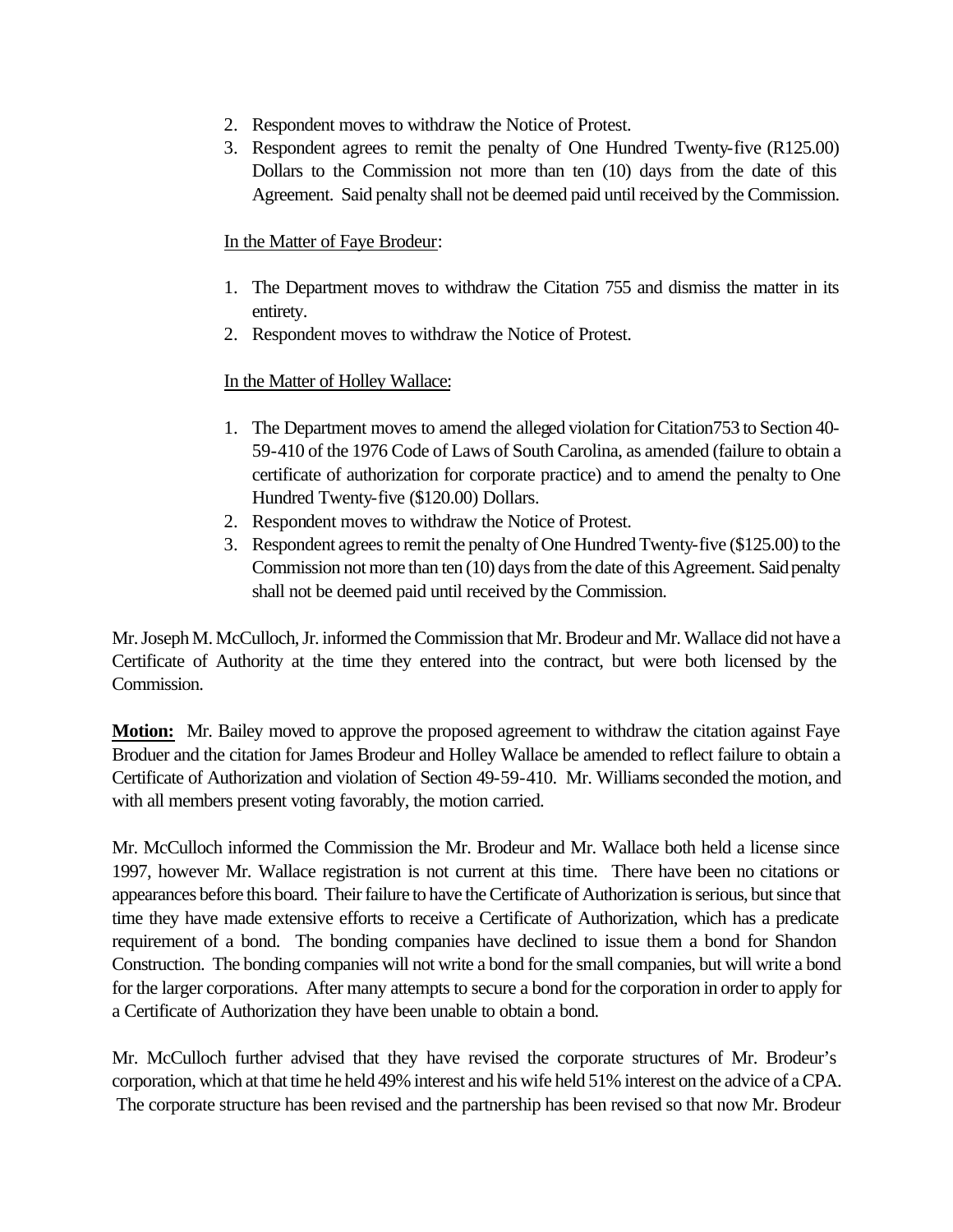has 51% interest in this partnership doing business as Shandon Construction. This was done in an effort to comply with the Certificate of Authorization law, which includes those percentages, because they cannot get a bond in order to comply with the Certificate of Authorization. Mr. McCulloch further stated that there is a law suite pending at this time. In that litigation the complainants noted the citations and failure to have a Certificate of Authorization and if you do not have a license you have no recourse.

Mr. Curl informed Mr. McCullough that this Commission license individuals. The state has large companies that hired employees that would oversee the construction and pull the permits and then the large companies would leave the state and leave the employee holding the liabilities. Therefore the Certificate of Authorization was made into law so that we would have someone other than the licensee for that company responsible.

**Motion:** Mr. Davis moved to reduce the fine for James Brodeur to \$125.00 and Holley Wallace to \$125.00, because they were properly licensed at the time they entered into the agreement. Mr. Bailey seconded the motion, and with all members present voting favorably, the motion carried.

Mr. Curl stated the Commission would take the issue of bonding for Certificates of Authorization under advisement at a later time.

# **Absence of Member:**

The Chairman reported that Gale Crawford asked to be excused from the meeting.

**Motion:** Mr. Bailey moved to excuse Ms. Crawford's absence. Mr. Davis seconded the motion, and with all members present voting favorably, the motion carried.

## **New Business**

Mr. Curl introduced the draft of proposed procedures concerning approval of home inspector schools prepared by Mr. McAlister for review. Mr. Selman stated that the law requires home inspector schools to be approved by the Commission. Once the schools were approved there was never a follow up. Under these procedures all approved schools will be re-evaluated ever three years. The schools must resubmit their required syllabus information. Failure to do so would remove the school from the approved list of schools.

**Motion:** Mr. Clark made a motion to approve the draft of proposed procedures concerning approval of home inspectors schools as a policy. Mr. Roberts seconded the motion, and with all members present voting favorably, the motion carried.

**Policy:** Criteria for Review of Home Inspector Schools

Mr. Curl informed the Commission of an upcoming NASCLA Conference on August 22 – August 26, and that LLR has approved two commissioners to attend this conference.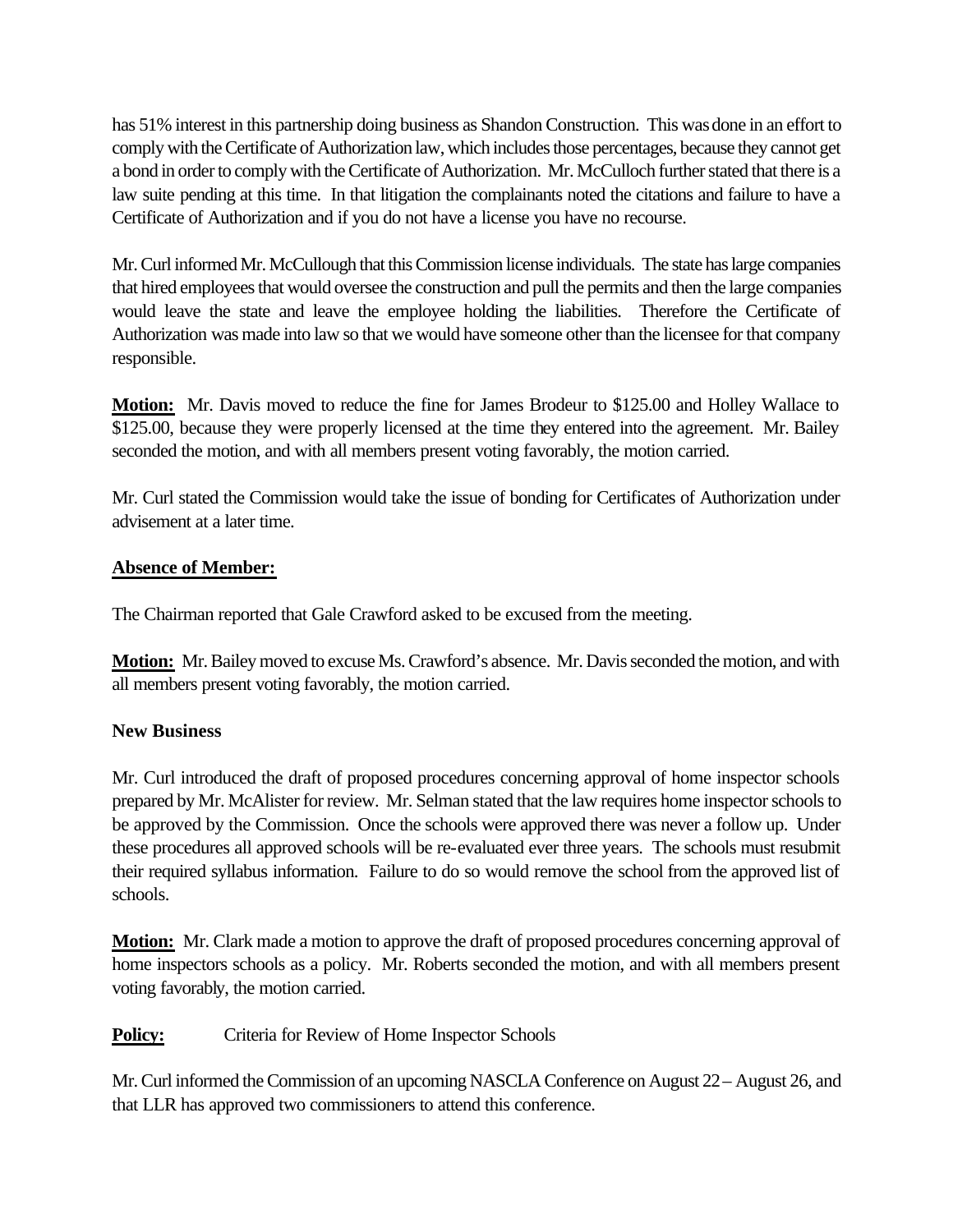**Motion:** Mr. Bailey made a motion to allow John Curl and Derrick Williams to attend the NASCLA Conference in August. Mr. Davis seconded the motion, and with all members present voting favorably, the motion carried.

Mr. Curl presented to the Commission a copy of the Contractor Guide to Business, Law and Project Management, SC Residential Builders Fifth Edition for approval.

**Motion:** Mr. Davis moved to approve the Contractor Guide to Business, Law and Project Management, SC Residential Builders Fifth Edition. Mr. Roberts seconded the motion, and with all members present voting favorably, the motion carried.

Gale K. Bell – Mr. Gale Bell presented to the Commission the Accounting Practitioners role in preparation of Financial Statements for Boards, Commission, Financial Institutions or any other third party with interest in financial positions of certain company's. Accounting Practioners are licensed by the State of South Carolina. They can prepare Compilation Reports, but not Reviews or Audits. When the Commission made the decision to only allow reviewed reports, you cut the Accounting Practitioner out of the process. Only licensed CPA's can prepare reviewed statements. Mr. Bell is asking the Commission to change the policy to allow Accounting Practioners to continue doing the complied statements.

Mr. Curl stated that the Commission would not change anything at this time, and this matter will be taken under advisement.

Mr. Clark informed the Commission that while he was at the BOASC meeting in May that he was approached by code officials concerning the scope of practice of a licensed residential builder and a specialty contractor. If you are a licensed builder you can subcontract electrical work from another builder all though you are not a licensed electrician. The scope of a licensed residential builder is to cover all specialty classifications. Mr. Clark is asking that the Commission review this decision again for further clarification.

Mr. Curl stated that singe we have started licensing electricians, licensing HVAC, and licensing plumbers. Somewhere along the line the code officials started interrupting the law that even though you were a licensed builder you had to have a license to do one of the other trades even though the law says if you are a licensed builder you can do all aspects of construction.

## **Unfinished Business**

None

## **Adjournment**

There being no further business, the business meeting for June 14, 2006 concluded at 11:07 a.m.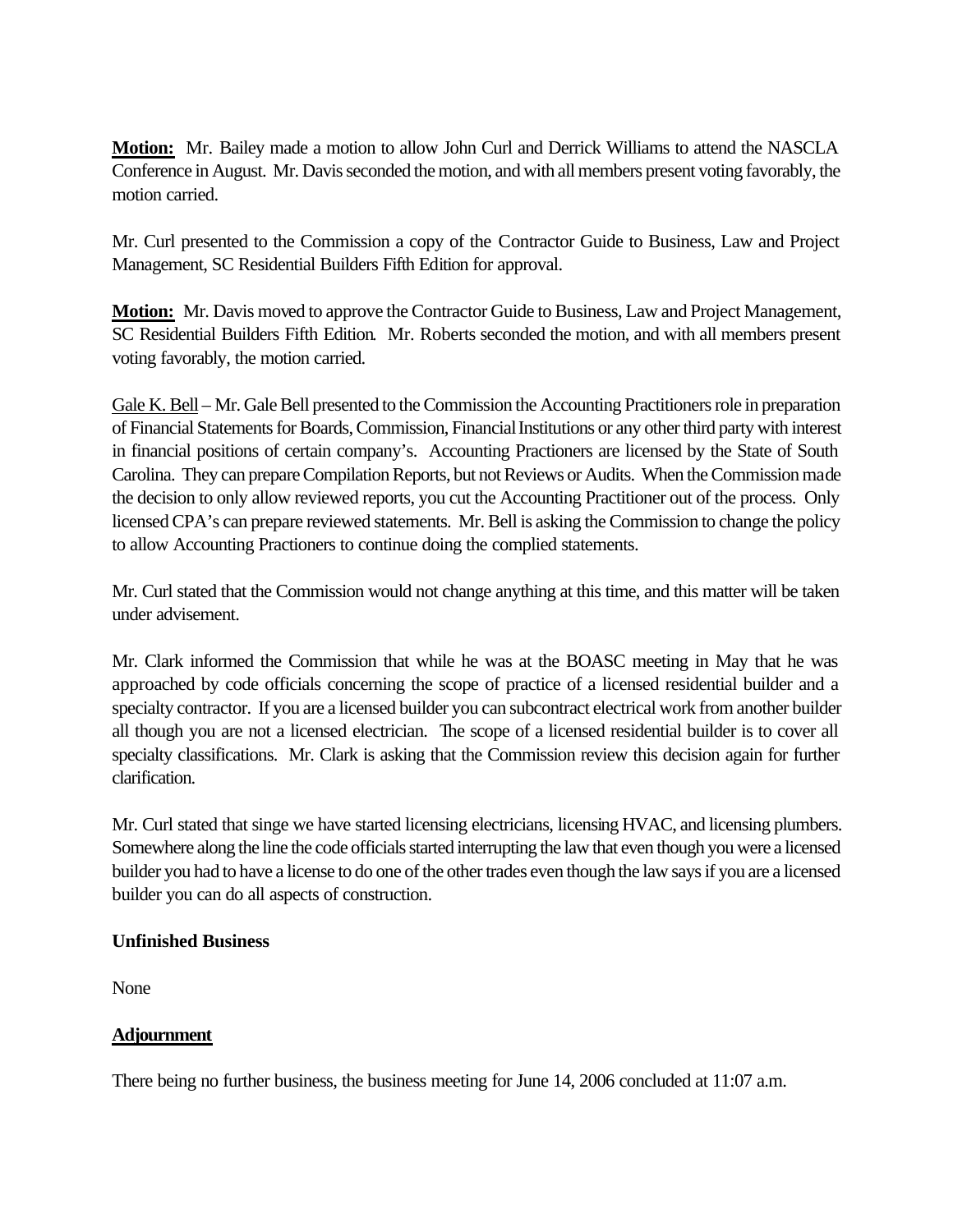The next scheduled board meeting will be held on July 12, 2006, at 10:00 a.m. Synergy Business Park, Kingstree Building, Room 108. (Note: Subject to Change)

# **Hearings**

Mr. Curl called the hearings to order. Mr. Louis Rosen was the hearing advisor. Mr. Kent Lesesne represented the state.

# **Approve Recommendations of Administrative Hearing Officers, John Curl and Frank Clark, for Administrative Hearings**

Larry Simpson – This matter was heard before John Curl, Administrative Hearing Officer, on March 16, 2006. Mr. Curl's recommendation was as follows:

- 1. The Respondent pays a fine of One Thousand Dollars (\$1,000) within six months of the date of this order is served upon him or his attorney. This fine shall not be deemed paid until received by the Commission. Failure to pay the fine within the time allowed shall result in the continued suspension of his registration until such time as the fine is paid.
- 2. The Respondent's registration to engage in the practice of residential specialty contracting shall be suspended for a period of six months from the date this order is served upon him or his attorney.
- 3. Prior to re-licensure, the Respondent must obtain a surety bond satisfactory to the Commission.
- 4. A Cease and Desist Order is hereby issued to the Respondent, pursuant to S.C. Code Ann. 40- 59-100, requiring the Respondent to cease and desist from engaging in the practice of residential home building and residential specialty contracting while his license is suspended.
- 5. This order is to take effect upon the service of the order upon the Respondent or his attorney.

Mr. John Curl recused himself from voting because he was the hearing officer in this matter.

**Motion** Mr. Davis moved to approve John Curl's, Administrative Hearing Officer's Recommendation for Larry Simpson. Mr. Bailey seconded the motion, and with all members present voting favorably, the motion carried.

Larry Simpson – This matter was heard before John Curl, Administrative Hearing Officer, on March 16, 2006. Mr. Curl's recommendation was as follows:

- 1. The Respondent shall pay a fine of Two Thousand Five Hundred (\$2,500.00) Dollars. This fine shall not be deemed paid until received by the Commission.
- 2. The Respondent's registration as a residential specialty contractor shall be, and it hereby is, revoked. The Respondent is directed to return his pocket card to the Commission's offices within seven (7) days of the service of this order upon him.
- 3. If the Respondent reapplies in the future for licensure, he must appear before the Commission, and answer to the Commission for his incompetence and misconduct in this matter. At this time, the Respondent shall appear before the Commission and present, among other matters, evidence